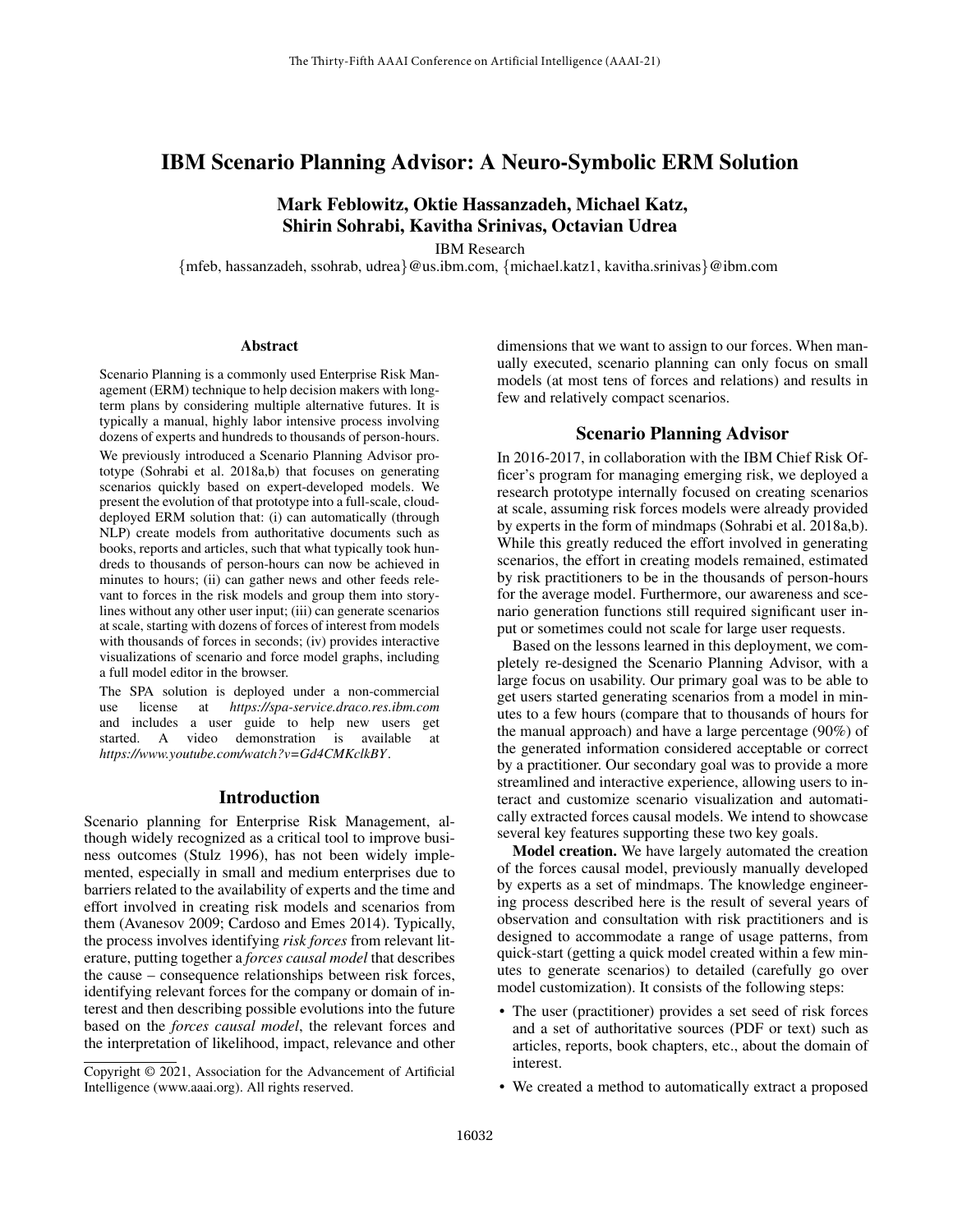(subject to human review) forces causal model from the provided documents. The Causal Extraction from Authoritative Sources (*CEFAS*) approach casts the problem of causal relationship detection as a question answering problem using the seed set of forces and the document corpus by asking questions such as *What does X cause?* and *What causes X?*. CEFAS employs Huggingface's Transformers (Wolf et al. 2019) using an ALBERT version 2 xxlarge model architecture<sup>1</sup> (Lan et al. 2020), fine-tuned with SQuAD 2.0 (Rajpurkar, Jia, and Liang 2018). This approach has several benefits on the state of the art, including (i) no training necessary, (ii) detection of cross-sentence causation and (iii) discovery of new candidate forces (open-ended answers).

- After causal extractions completes, an initial draft model is available for customization for the user in three optional steps: (i) forces can be reviewed, renamed or disabled; (ii) equivalent phrasings of forces (e.g., *increase in inflation* and *inflation rises*) are already recommended by *CE-FAS*, but can be changed or customized by the user; (iii) a crowd-sourced questionnaire can be run with all users of the model to obtain metadata about the extracted causal relations, such as the impact, likelihood and duration of each; questionnaires are dynamically generated and focus on causal relations the system is unsure about.
- Finally, the user has to select a set of forces to serve as *Implications*, effects to which practitioners pay special attention. We automatically suggest implications to the end user, so this step can range from one click that automatically accepts all the suggestions to a careful, manual curation of this list from the available forces.

Scenario generation. SPA generates scenarios by transforming the forces causal model and a set of forces of interest to the user into a planning domain and problem, applying a planner to obtain multiple (hundreds to thousands) of possible plans, and then clustering these plans – essentially trajectories into the future – into scenarios. We have significantly scaled up our scenario planning capability by switching from a domain specific to a domain independent top-k planner (Katz et al.  $2018)^2$  and switching to a simpler hierarchical clustering algorithm with a soft time limit. This allows us to generate scenarios in a few seconds, even when starting with very large models (thousands of nodes, tens of thousands of causal relations), and a large number of starting forces (dozens).

Awareness. Our awareness capability automatically gathers relevant articles and feeds related to the risk forces of interests. While previously this required substantial user involvement in topic and keyword modeling, it currently requires no additional user time. Articles are automatically fetched multiple times each day from the *Watson Discovery* service news collection, then semantically re-ranked based on embeddings using BERT-NLI-STSB (Bowman

et al. 2015) using the sentence-transformers library and the Google Universal Sentence Encoder (Cer et al. 2018). Together, these models provide us with a small number of relevant articles for each force, which we then cluster into storylines using their embeddings and the HDBSCAN algorithm (Campello, Moulavi, and Sander 2013).

Presentation. We re-implemented our user interface to be a Single Page Application using Angular 9. This allows us to operate easily on a variety of devices, including portable ones. We implemented a number of new Angular components, including a graph rendering component based on *dagre-d3*<sup>3</sup> that can display very large models quickly in the browser. In particular, we use this component to allow users to interact with and manipulate scenario graphical displays, and also implemented a fully-featured model editor to either create models in the browser from scratch or edit automatically extracted ones.

Deployment. We made deployment much easier – most of the SPA solution now deploys as a containerized Kubernetes or OpenShift application, with some NLP services requiring GPU-enabled machines. This allows our small research team to maintain multiple separate deployments easily - one operating internally for over 70 IBM finance teams around the world, an open non-commercial service at *http://spa-service.draco.res.ibm.com*, as well as other licensed services for clients.

## Evaluation and Feedback

Between June and September 2020, our internal and external deployments of SPA helped produce more models and scenarios than what risk practitioners would have manually been able to do in years. Currently, these instances are hosting 75 new models created through a combination of automated model creation and manual model editing, with a running average between 4 and 6 scenarios per day. We can contrast this with days to weeks for a team of people to manually create scenarios, even when the causal model is already available.

An external client with a large risk practice has also validated this approach. By running a careful user study using 1240 public company 10k reports, they report that within 4 hours, SPA can process 293 documents producing 1775 cause – consequence relationships, where experts can process 22 documents generating 34 such pairs. Furthermore, they estimate that SPA can generate a model and 10 scenarios in about 11 hours compared to about 3800 person-hours for people to achieve the same. The advantage becomes even more pronounced with each scenario after that, which takes SPA seconds to generate, and hours to days for a person to match.

To conclude, we demonstrate the novel application of neural (NLP) and symbolic (planning) techniques to make scenario planning tractable and accessible to a much wider audience than ever possible before. The approach has been validated with both internal and external commercial deployments, scaling scenario planning capabilities by several orders of magnitude.

<sup>&</sup>lt;sup>1</sup>Made available by IBM Research for pytorch at https://huggingface.co/mfeb/albert-xxlarge-v2-squad2

<sup>&</sup>lt;sup>2</sup>This allows us freedom in terms of choosing a different planning flavor, such as diverse planning.

<sup>3</sup> https://github.com/dagrejs/dagre-d3